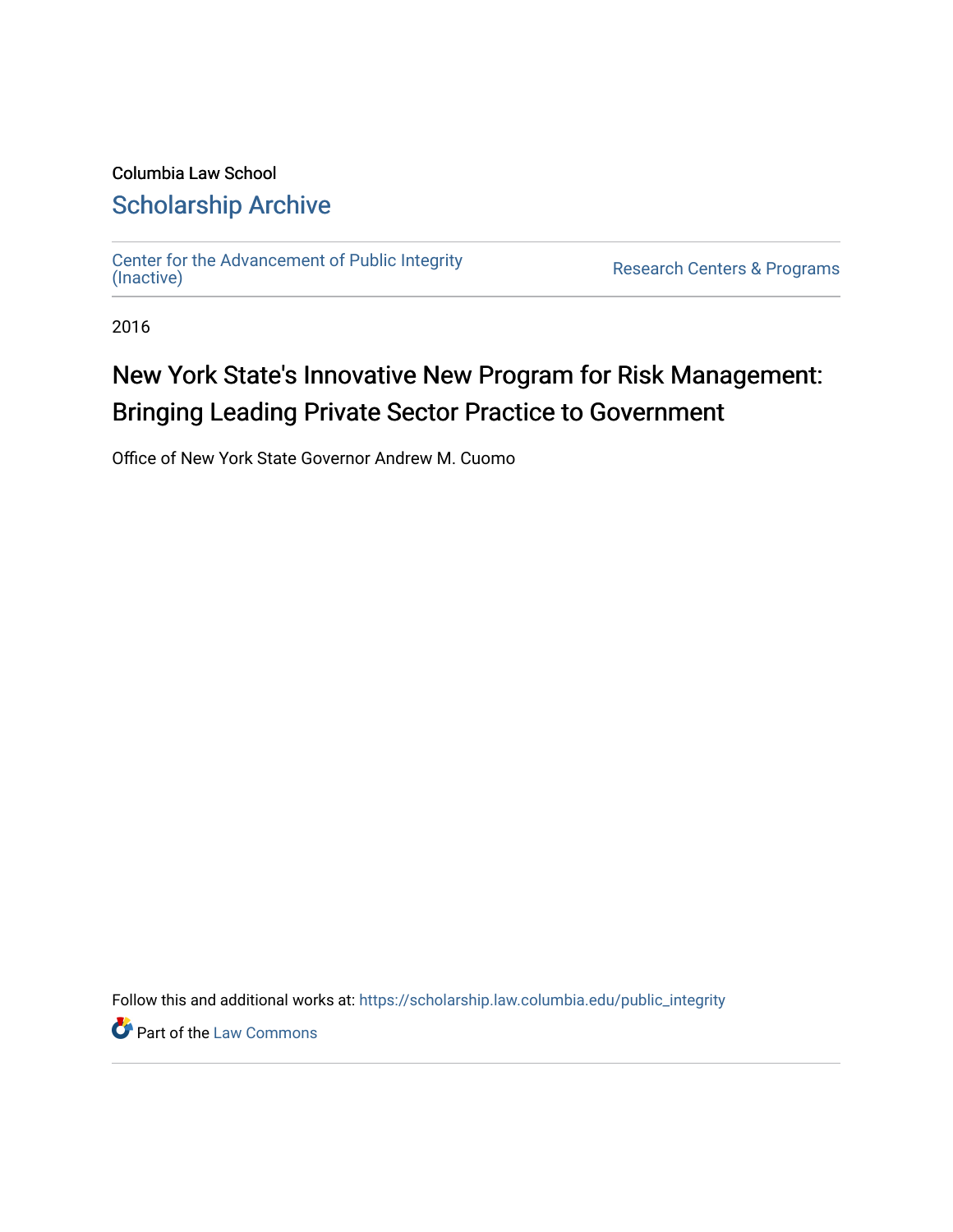# New York State's Innovative New Program for Risk Management

Bringing Leading Private Sector Practices to Government

#### No. 10: September 2016

 $\overline{a}$ 

On January 21, 2015, Governor Andrew M. Cuomo [implemented New](http://www.ny.gov/ethics-risk-compliance)  [York's first statewide system for risk management](http://www.ny.gov/ethics-risk-compliance). Designed to identify, manage and mitigate vulnerabilities in the areas of ethics, risk and compliance, this system ensures that efficient and responsive government services are provided to New York's almost 20 million residents.

#### **Author:**

This brief was prepared by the office of New York State Governor Andrew M. Cuomo.

The size, scope and complexity of New York's operations demanded the implementation of a risk management system. New York's government includes a fiscal year 2016 operating budget of \$94.25 billion, 110 executive agencies and authorities with over 224,000 employees, \$198 billion in contracts, and \$35 billion in federal benefits programs. The risks New York faces are also increasingly complex as technological and cyber-based threats continue to proliferate in numbers and impact.

The objective of New York's risk management system is to capture the dynamic and efficient aspects of private sector risk management strategies while remaining true to the fundamental purpose of government – to serve the people and safeguard their wellbeing. It seeks to proactively identify and mitigate existing and emerging risks to confront the factors that trigger crises, and works within the structure of State agencies and authorities to evaluate operations to improve ethics and compliance with laws, regulations and policies. In this way, unlike government regulatory organizations, New York's risk management system embeds experienced attorneys within its agencies and authorities to advocate for the swift resolution of complex problems through early detection and the promotion of ethical and responsive action.

# **Chief Risk Officer and Special Counsels for Ethics, Risk, and Compliance**

New York's Chief Risk Officer is responsible for the design and implementation of the State's multi-layered and proactive approach to risk management. The Chief Risk Officer oversees the State's 19 Special Counsels for Ethics, Risk and Compliance who work from within key State agencies and authorities.\* Special Counsels function on two

<sup>\*</sup> As of June 2016, Special Counsels serve in the following New York State agencies and authorities: Department of Agriculture and Markets, Department of Environmental Conservation, Department of Financial Services, Human Rights Portfolio, Department of Homeland Security and Emergency Services, Department of Motor Vehicles, Department of Corrections and Community Supervision, Department of Labor, Department of State, Department of Taxation and Finance, Empire State Development, Homes and Community Renewal, Office of Information Technology Services, Justice Center for the Protection of People with Special Needs, State Insurance Fund, Office of Children and Family Services, Office of General Services, Office of Parks, Recreation and Historic Preservation, Office of Temporary and Disability Assistance, State Liquor Authority, New York Power Authority, New York State Energy Research Development Authority, Public Service Commission and the Long Island Power Authority. In terms of the agencies and authorities chosen to participate in the Special Counsel risk management program, a number of factors were considered: the size of the agency, whether the agency oversees significant funds, whether the agency is in charge of persons in care, and whether the agency's functions make it more vulnerable to particular risks, such as data breaches, for example. For the professional profiles of New York State's risk management team and further information about the program, please visit: www.ny.gov/ethics-risk-compliance.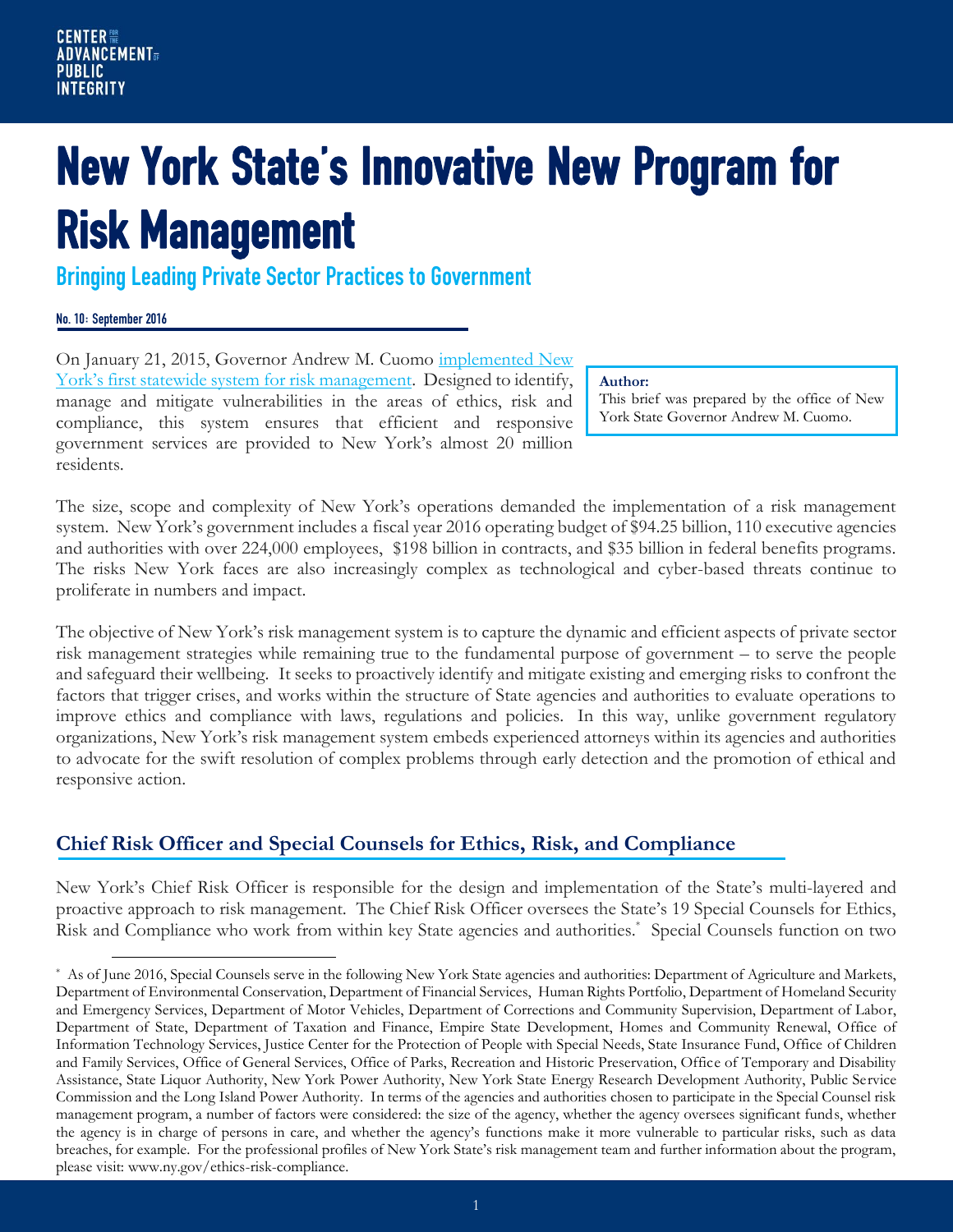planes. They collaborate with key stakeholders – both inside and outside state government -- on matters that significantly affect operations, and review proposed programs and initiatives to identify hidden and emerging risks. These matters can include anything related to the mandate of the agency and its operational risks. For example, in the wake of the escape of two inmates from the Clinton Correctional Facility, the Special Counsel for the Department of Corrections and Community Supervision (DOCCS) was heavily involved in examining DOCCS protocols, dealing with issues stemming from the manhunt that followed the escape, responding to the results of outside investigations into the causes of the escape, and handling press issues and the potential for reputational harm arising from the incident. In addition to agency- and authority-specific issues, Special Counsels communicate with each other in realtime on matters of statewide significance. This dual approach builds risk management into agency and authority program design and promotes the development of statewide best practices.

Within their agencies and authorities, Special Counsels are members of the executive team, advancing broad initiatives and assisting in the day-to-day areas of organizational, reputational and crisis risk management; participating in executive level meetings on agency operations and major initiatives; ensuring that integrity is incorporated into standard agency protocol; providing guidance and feedback on internal control plans and reports and internal audit reports and assisting with evaluating and drafting responses to external audit reports – working with executive management to design and implement responsive remediation as appropriate; guiding and assisting in the drafting, review and updating of agency policies; reviewing Freedom of Information Law requests and the responsive records with agencies' Records Access Officers to ensure that responses are appropriate and produced in a timely fashion; collaborating with public information officers to provide assistance with public information management to promote transparency and public trust; and implementing best practices developed through collaboration with Special Counsels from other agencies.

To be sure, Special Counsels, working with other members of their executive teams, have contributed to significant, positive change within their respective agencies and authorities by, for example:

- Enhancing the security of tax return information for online taxpayers; Devising and implementing new supplemental reporting documents related to the use of force in correctional facilities;
- Strengthening website access protocols to prevent potential hacking and enhancing employee understanding of the State's information and cyber security requirements;
- Improving conflicts of interest policies related to industry affiliations, nepotism and favoritism;
- Increasing government performance by reducing licensing times;
- Bettering internal agency communication practices;
- Improving the quality of evidence in administrative hearings so as to decrease the number of cases that are dismissed before the merits of the claim are reached; and
- Developing and revising Codes of Conduct and ethics-related protocols, including financial disclosures and recusal procedures, to encourage ethical conduct by members of councils, boards and other organizations that are overseen by state agencies and authorities, and ensuring that the documents utilize plain, accessible language that can be readily understood.

Special Counsels also assess those risks that persist across many State entities, identifying and developing remedial measures that can be widely implemented. This synergistic effect allows Special Counsels to leverage limited resources and maximize results for the taxpayer. Finally, as detailed below, Special Counsels are advancing statewide initiatives by capitalizing on this unprecedented network and their diverse experience and skill sets.

To maximize resources and develop statewide best practices, Special Counsels work as a virtual office. They regularly communicate with each other by telephone and video conference to share their strategies for dealing with various areas of risk in their respective agencies and authorities, allowing them to learn from their colleagues' approaches.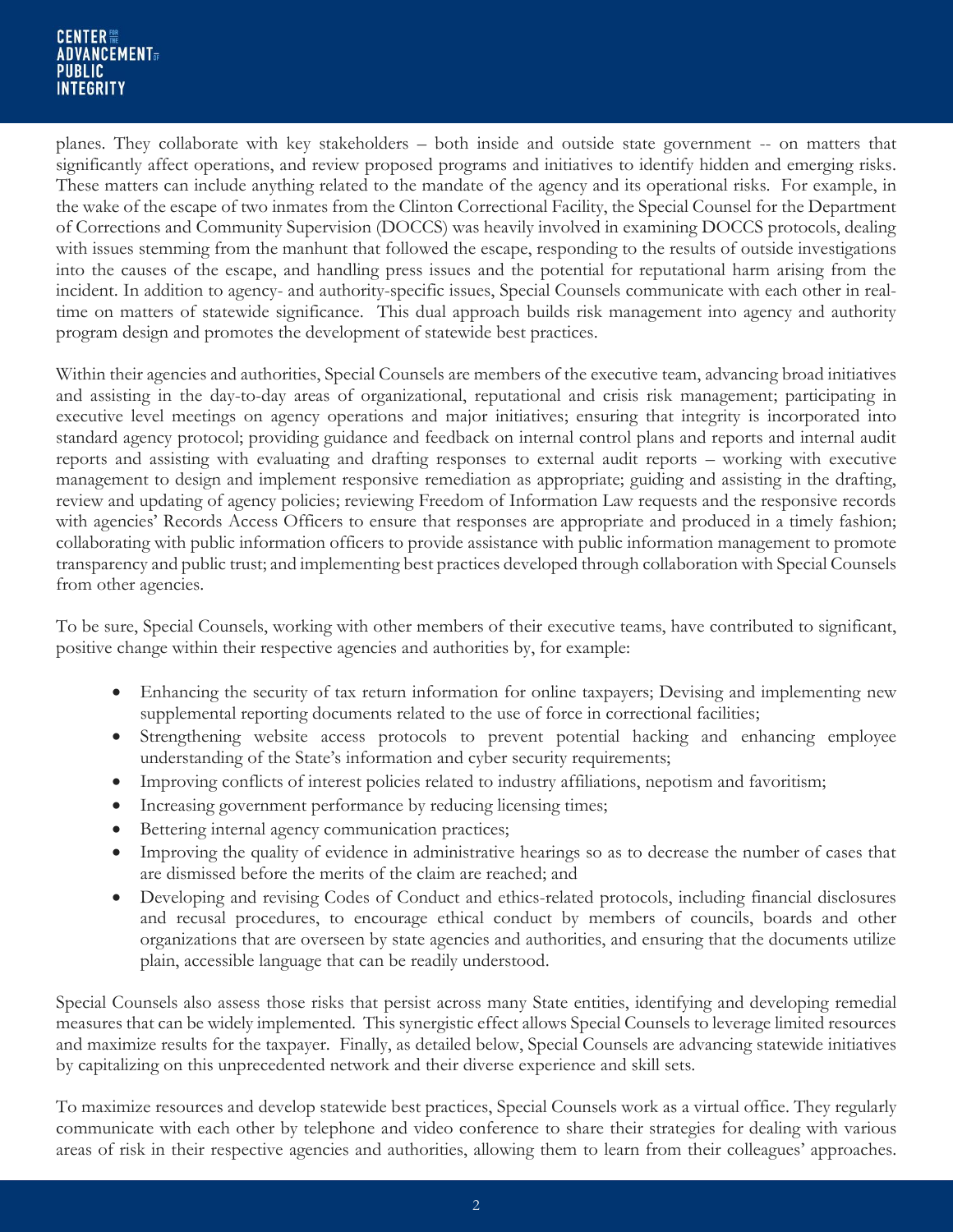During in-person monthly meetings, Special Counsels tackle specific, prioritized risks, develop assessment plans and advance inter-agency and statewide initiatives. These regular meetings foster among the Special Counsels a strong sense of team identity, leading to mutual support for their efforts and pride in their work.

The Special Counsels have received training in risk management assessment and response from experts in the field. In addition, the program includes a mentoring component, whereby a rotation of two senior Special Counsels mentor new Special Counsels at the start of their tenure, leading to a smoother transition and increased effectiveness.

### **The Risk Management System**

A hallmark of New York's risk management system is the regular and ongoing interaction members of the State's risk management team have with agency and authority executive leadership and the Executive Chamber. The Chief Risk Officer meets with the Special Counsels weekly, and provides guidance regarding the goals and focuses of the State. Beyond that, Special Counsels always have a direct line of communication with the Chief Risk Officer. When necessary, Special Counsels advocate for their agencies and authorities by elevating issues and recommending appropriate remedies. In this way, the problem is dealt with efficiently and expeditiously, with the full breadth and scope of the entire risk management system available to help. In addition, on a monthly and as-needed basis, Special Counsels coordinate briefings from Chamber and executive leadership to the Chief Risk Officer on critical risk areas such as homeland security, cyber, health, and financial services. These collaborations provide the Chief Risk Officer with comprehensive insight into particularized risks to ensure appropriate and immediate action.

# **Statewide Reach**

Special Counsels are also focused on statewide challenges driven by a desire to implement best practices across the board. One such initiative was devised in response to the Governor's recognition of the costly and disruptive effects of litigation on State operations.

On November 19, 2015, Governor Cuomo announced a partnership with the New York State Office of the Attorney General to reduce litigation risk impacting New York State agencies and authorities. As the State's chief legal advisor, the Office of the Attorney General brings historical knowledge and expertise to this initiative. This joint comprehensive litigation risk management program is the first of its kind in the nation.

The size, scope and complexity of State operations make this litigation mitigation initiative a necessity. The primary focus of a general counsel office in an agency or authority, much like the Office of the Attorney General, is to respond to and defend specific cases brought against the State. In contrast, the primary focus of this initiative is to engage in a proactive analysis to ultimately reduce the volume and cost of litigation across the State.

While the kinds of cases brought against agencies and authorities vary, distinct categories of litigation like personal injury and employment are shared by many. This overlap presents an opportunity to analyze significant and recurring litigation, develop and implement strategies to avoid future litigation, and reduce litigation against the State as a whole. The litigation risk management program is collecting data from agencies and authorities on the types of litigation they face, analyzing trends in litigation, and looking for opportunities to reduce litigation by ensuring that agencies are internalizing the lessons learned in the course of these cases. The ultimate goal is to decrease the number of lawsuits filed against the State by helping the agencies and authorities avoid whatever practices and procedures are leading to the suits in the first place.